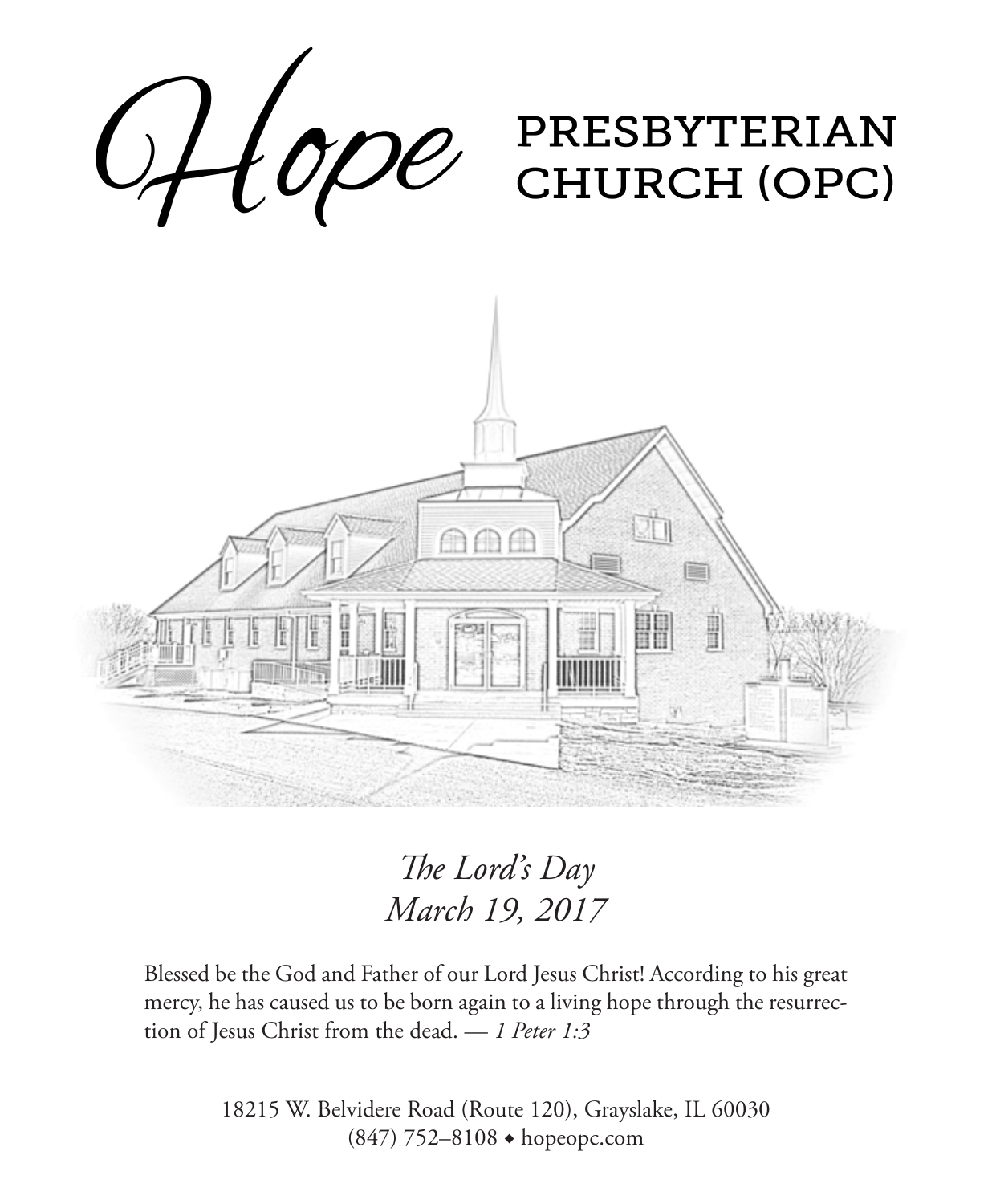## *Morning Worship Service – 9:30am*

But when the goodness and loving kindness of God our Savior appeared, he saved us, not because of works done by us in righteousness, but according to his own mercy, by the washing of regeneration and renewal of the Holy Spirit. — *Titus 3:4–5*

*Quiet Meditation in Preparation for Worship*

## **God Greets and Calls Us To Worship**

Apostolic Salutation

Call to Worship Psalm 105:1–2

### **\*We Respond to God's Call** *(please respond in the bold print)*

*Leader:* Glory in his holy name; let the hearts of those who seek the LORD rejoice! **People:** Seek the LORD and his strength; seek his presence continually! *Leader:* Remember the wondrous works that he has done, his miracles, and the judgments he uttered, O offspring of Abraham, his servant, children of Jacob, his chosen ones! *People:* **He is the LORD our God; his judgments are in all the earth.** 

| *Hymn of Praise | Holy, Holy, Holy! | #100 |
|-----------------|-------------------|------|
| $+T$            |                   |      |

\*Invocation

## \*Gloria Patri #735

*Glory be to the Father and to the Son, and to the Holy Ghost; as it was in the beginning, is now, and ever shall be, world without end. Amen. Amen.*

Confession of Faith *The Apostles' Creed*

I believe in God the Father Almighty, Maker of heaven and earth.

I believe in Jesus Christ, his only Son, our Lord,

who was conceived by the Holy Spirit, and born of the virgin Mary.

He suffered under Pontius Pilate, was crucified, died, and was buried; he descended into hell.

The third day he rose again from the dead.

He ascended into heaven and is seated at the right hand of God the Father Almighty.

From there he will come to judge the living and the dead.

I believe in the Holy Spirit, the holy catholic church,

the communion of saints, the forgiveness of sins,

the resurrection of the body, and the life everlasting. Amen.

*\* Please stand*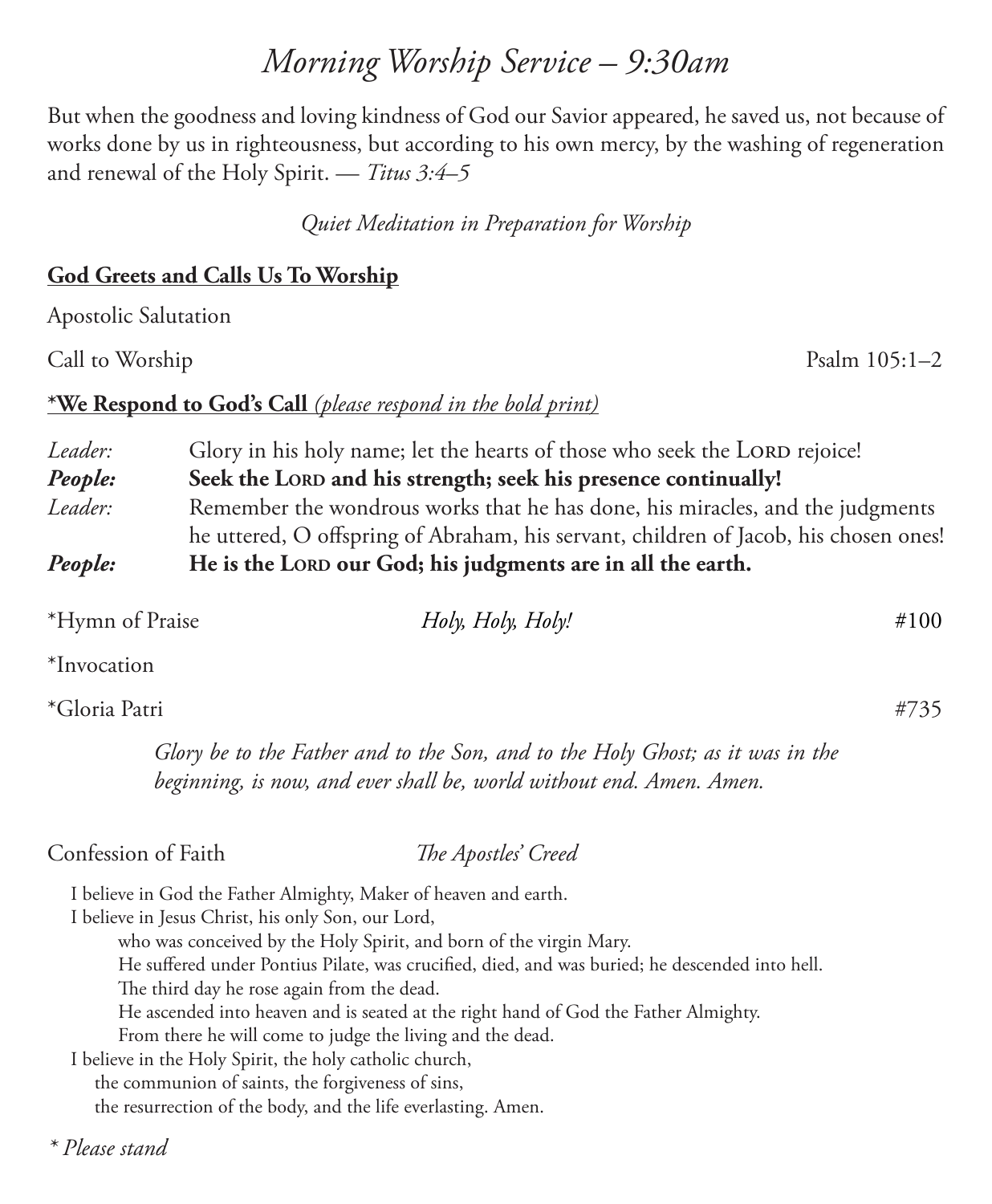## *Morning Worship Service – 9:30am*

# **We Confess Our Sins** Call to Confession Psalm 51:1–6a Prayer of Confession \*Assurance of Pardon Isaiah 1:18 **God Speaks to Us from His Word** \*Hymn of Preparation *Grace! 'Tis a Charming Sound* #462 Scripture Reading *Provided Bible, p. 976* Ephesians 2:1-10 Sermon *Alive Together with Christ* Ephesians 2:1–10 \*Hymn of Thanksgiving *Come, Thou Fount of Every Blessing* #457

Congregational Prayer and Lord's Prayer

Our Father, which art in heaven, hallowed be thy name; thy kingdom come; thy will be done, in earth as it is in heaven. Give us this day our daily bread. And forgive us our debts, as we forgive our debtors. And lead us not into temptation; but deliver us from evil. For thine is the kingdom, and the power, and the glory for ever. Amen.

**Offering** 

| *Closing Hymn | <b>Amazing Grace</b> | #460 |
|---------------|----------------------|------|
|               |                      |      |

### **God Blesses Us**

\*Benediction